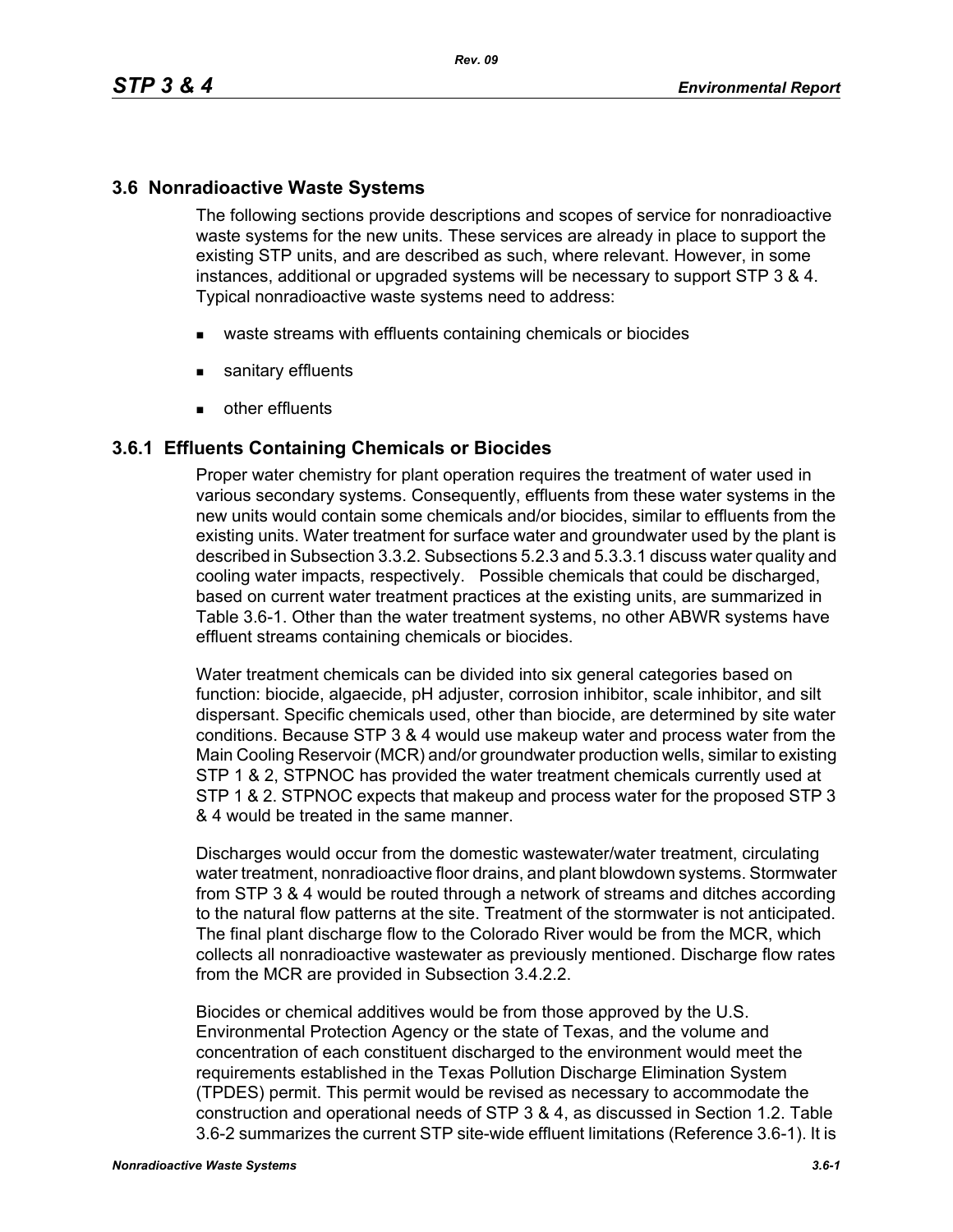anticipated that similar limitations would apply to all proposed outfalls from the new plants, including any new sanitary or other waste treatment outfalls.

# **3.6.2 Sanitary System Effluents**

Currently, STPNOC maintains a private sanitary waste treatment system, in compliance with acceptable industry design standards, the Clean Water Act, and state regulatory authority (through the TPDES permit that dictates the quality of discharges to surface water in the MCR). The waste treatment system is monitored and controlled by trained operators. Two systems are operated. One treatment plant serves the Nuclear Support Center and Nuclear Training Facility (NTF) and is located on the eastern side of the facility (NTF Sanitary Waste Treatment System). The other treatment plant serves the current units and is located on the western side of the facility (West Sanitary Waste Treatment System).

The systems are composed of activated sludge aeration tanks, a clarifier, chlorine contact chamber, and anaerobic digester. Periodically, sludge from this system is disposed by land application on the STP site in accordance with the permit to landapply sewage sludge (Reference 3.6-2). The approximate current rate of sludge land application is 30,000–40,000 gallons per year. It is anticipated that a similar approach to sludge management would be expected with the addition of STP 3 & 4. The effluent from the current sanitary waste systems is monitored for flow, total suspended solids, biological oxygen demand, and minimum chlorine residual before ultimate discharge to the MCR (Reference 3.6-1). Table 3.6-2 summarizes the effluent limitations for these sanitary parameters.

Based on the location of the proposed STP 3 & 4, the West Sanitary Waste Treatment System will be replaced by a new sanitary treatment plant capable of supporting all four units. The plant will be designed to treat approximately 300,000 gallons per day of sanitary waste. The NTF Sanitary Waste Treatment System will be replaced with a new treatment system designed to treat approximately 100,000 gallons per day of sanitary waste. The preexisting outfalls will be used for discharge at both treatment plants. The new sewage treatment systems include a communitor with a bypass screen channel, aeration tanks, final clarifiers, chlorine contact tanks, aerobic digesters, air blowers, froth spray pumps, hypochlorite pumps, and related equipment. The components of the new systems are designed to meet the increased needs during refueling operations when additional people are onsite. (Note: the units may be operated in contact stabilization mode to process the substantially higher waste water flow during outages.) The discharge effluent from the expanded plants, including land application of sludge, would be monitored in accordance with Texas Commission on Environmental Quality (TCEQ) requirements. A new or amended permit would be submitted to TCEQ according to ER Section 1.2. Figure 3.6-1 is a process flow diagram of the sanitary treatment system (for completeness, the potable water treatment process has also been depicted). If there is a need for additional sanitary waste provisions during peak construction (or outage support), approved supplemental means would be employed, including temporary and/or potable systems.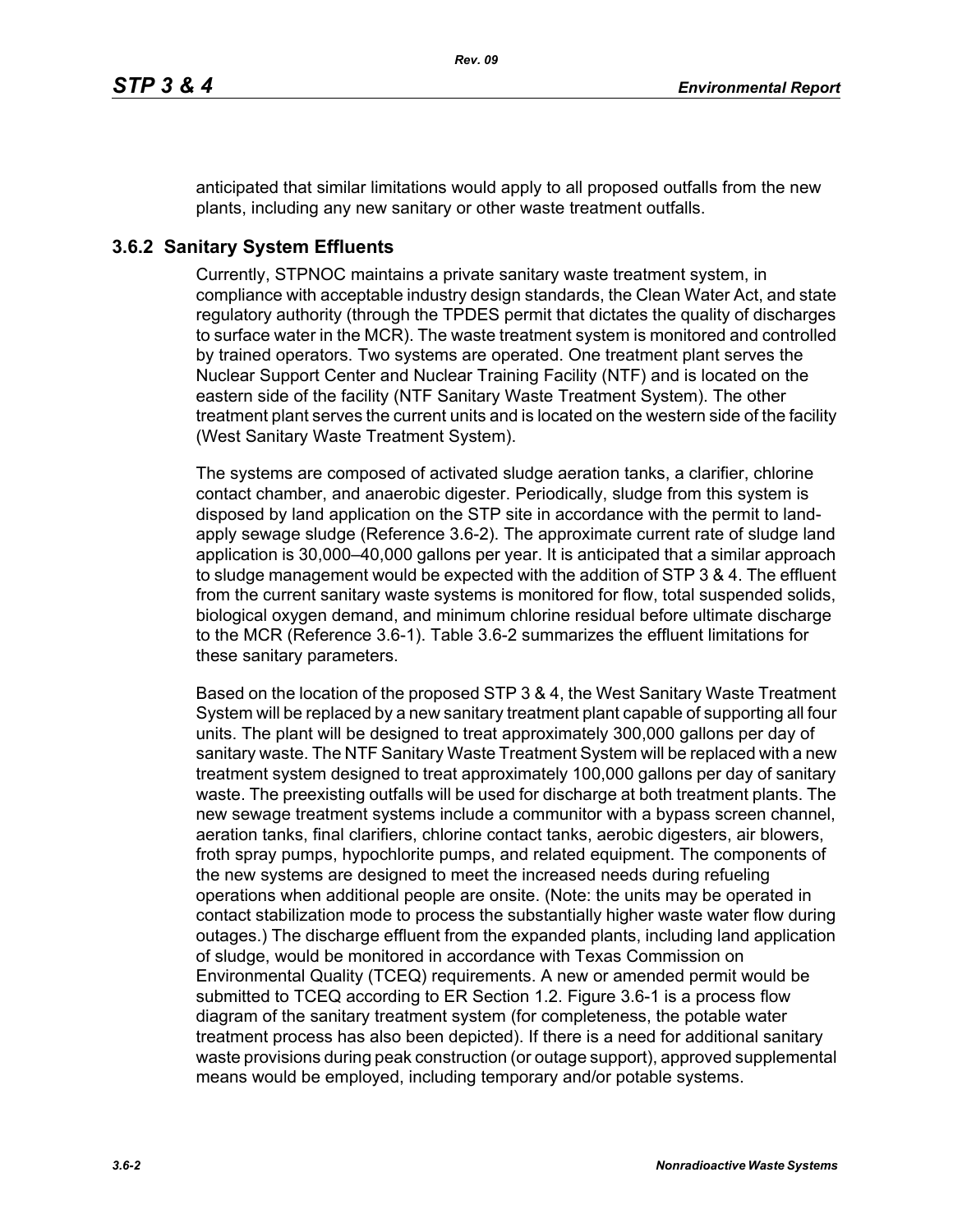## **3.6.3 Other Effluents**

This section describes miscellaneous nonradioactive gaseous, liquid, or solid effluents not addressed in Subsection 3.6.1 or Subsection 3.6.2.

## **3.6.3.1 Gaseous Emissions**

Standby diesel generators and a combustion turbine generator provide reliable backup power to various plant system electric loads, including the control building and turbine building. The diesel generators (three per reactor) are located in the reactor building. The combustion turbine generator is located in the turbine building (one per reactor). The combustion turbine generator also supplies additional power when required. The combustion turbine generator and diesel generators use No. 2 diesel fuel and release permitted gaseous effluents to the air. The auxiliary boilers are electric and do not have gaseous emissions associated with them. Table 3.6-3 describes annual estimated emissions from these sources. Minor emission from diesel-driven fire water pumps is not listed due to the anticipated low levels of usage.

Nonradioactive gaseous emissions created during plant operation from backup power plant supply sources and startup will be permitted by the TCEQ. The permit would specify allowable quantities of emissions. Section 1.2 summarizes the necessary air permits and approximate schedule to obtain these necessary permits. No operational sources of gaseous emissions other than diesel generators, or combustion turbines are planned for the new units.

## **3.6.3.2 Liquid Effluents**

Nonradioactive liquid effluents that will be discharged to the MCR and the Colorado River will be regulated under the existing or revised TPDES permit (Reference 3.6-1). The TPDES list of permitted outfalls will be expanded to include any additional locations, constituents, adjusted flow paths, or increased volumes created by the operation of the new units. The existing STP units do not discharge treated effluent to groundwater, and the new units would not discharge to groundwater.

The non-radioactive drain system collects waste water from plant buildings (Reactor, Turbine, Control, Service, and other buildings). A system composed of collection piping, curbs, and pumps is provided. Non-radioactive waste water from the Turbine Building, Reactor Building, hot machine shop and the Control Building is routed to a dedicated oil/water separator where oil and settled solids are removed for off-site disposal. The non-oily, non-radioactive effluent is sent to dual settling basins. Nonradioactive waste water from the Service Building and other buildings is sent directly to the dual settling basins. Means are provided to perform any required tests or analyses required by the TPDES permit. The nonradioactive liquid effluent would be discharged to the MCR through a new/or existing permitted outfall(s).

## **3.6.3.3 Hazardous Wastes**

Hazardous wastes are wastes with properties that make them dangerous or potentially harmful to human health or the environment, or that exhibit at least one of the following characteristics: ignitability, corrosivity, reactivity, or toxicity. Federal Resource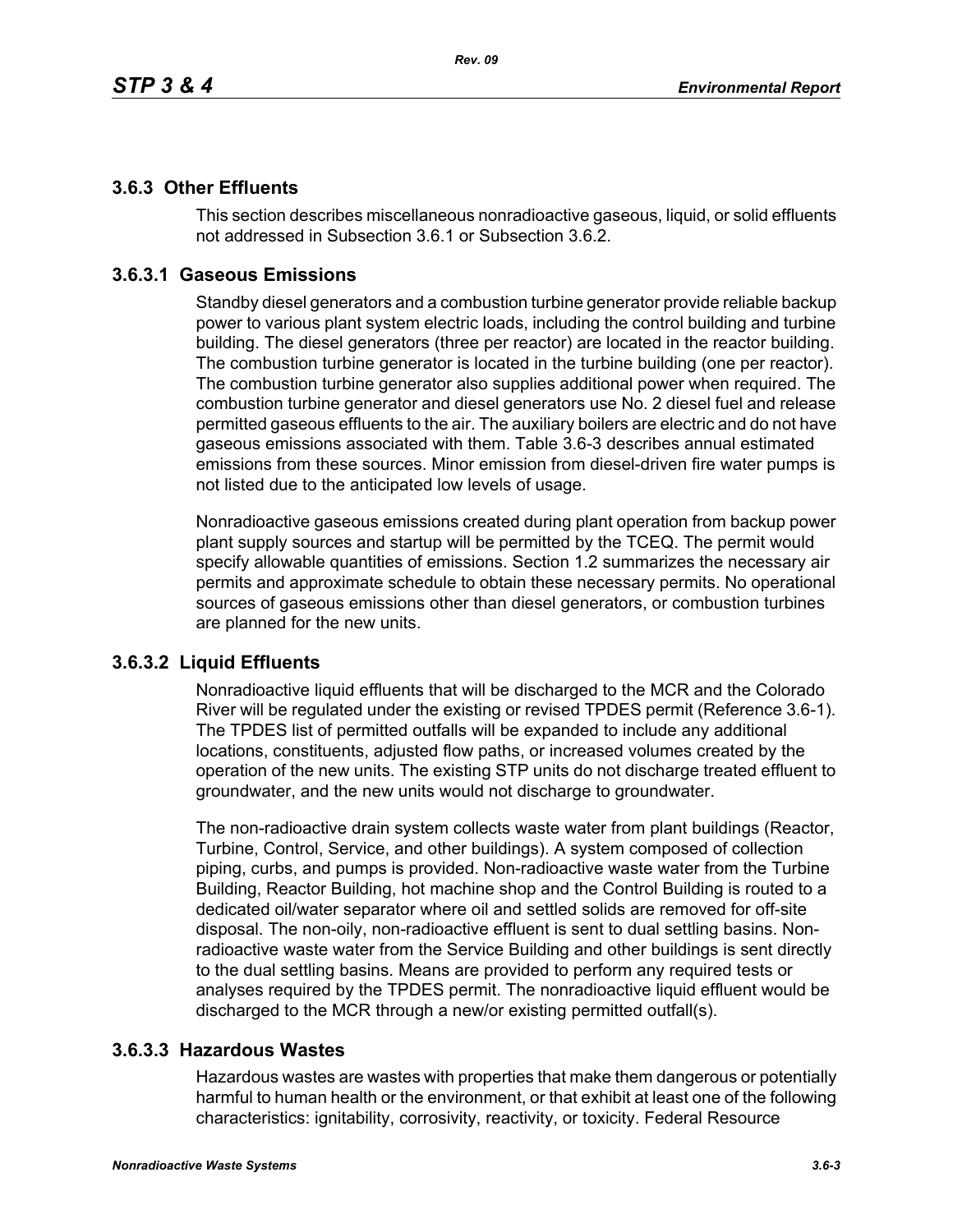Conservation and Recovery Act regulations govern the generation, treatment, storage, and disposal of hazardous wastes.

STP currently generates small quantities of hazardous wastes and has been classified as a small quantity generator. Wastes are stored temporarily (maximum of 180 days) on site and periodically disposed of at a permitted disposal facility. All hazardous wastes activities are performed in compliance with federal regulations and STPNOC waste-handling procedures. STPNOC has procedures in place to minimize the impact in the unlikely event of a hazardous waste spill. The treatment, storage, and disposal of wastes generated by construction and operation of STP 3 & 4 would be managed as current wastes are managed at STP 1 & 2. The status of STP as a small quantity generator would be revised, if necessary, based on any additional waste generated from STP 3 & 4.

### **3.6.3.4 Mixed Wastes**

Mixed waste contains hazardous waste and a low-level radioactive source, special nuclear material, or byproduct material. Federal regulations governing generation, management, handling, storage, treatment, disposal, and protection requirements associated with these wastes are contained in the Code of Federal Regulations, Title 10 (Energy) and Title 40 (Environmental Protection Agency). Mixed waste is generated during routine maintenance activities, refueling outages, health protection activities, and radiochemical laboratory practices. Few disposal facilities are permitted to accept mixed wastes. Therefore, waste minimization is critical. STPNOC employs a comprehensive expendable material control program that includes measures to minimize the creation of mixed waste.

Through aggressive waste minimization procedures and techniques, STP 1 & 2 has not generated mixed wastes for several years. The treatment, storage, and disposal of mixed wastes, if any, generated by STP 3 & 4 would be managed in the same manner as is currently done for STP 1 & 2.

### **3.6.3.5 Liquid and Solid Effluents**

Nonradioactive solid wastes include typical industrial wastes such as metal, wood, and paper, as well as process wastes such as nonradioactive resins and sludge. STPNOC ships waste oil, grease, electrohydraulic fluid, adhesives, liquid paint, and solvent for fuel blending and thermal energy recovery. Used oils, diesel fuel, and anti-freeze solutions are sent to a recycling vendor for reprocessing. Lead-acid batteries are returned, when possible, to the original manufacturer for recycling or are shipped to a registered battery recycler. In addition, STPNOC has an active paper and scrap metal recycling program.

Nonradioactive solid waste that cannot be shipped for recycling is shipped for disposal. Municipal-type waste is transported to an offsite landfill. Construction-related noncombustible, inert debris, may be placed in the onsite landfill in accordance with TCEQ regulations, or alternatively, disposed of offsite at a licensed facility. STPNOC would apply similar waste management practices for STP 3 & 4.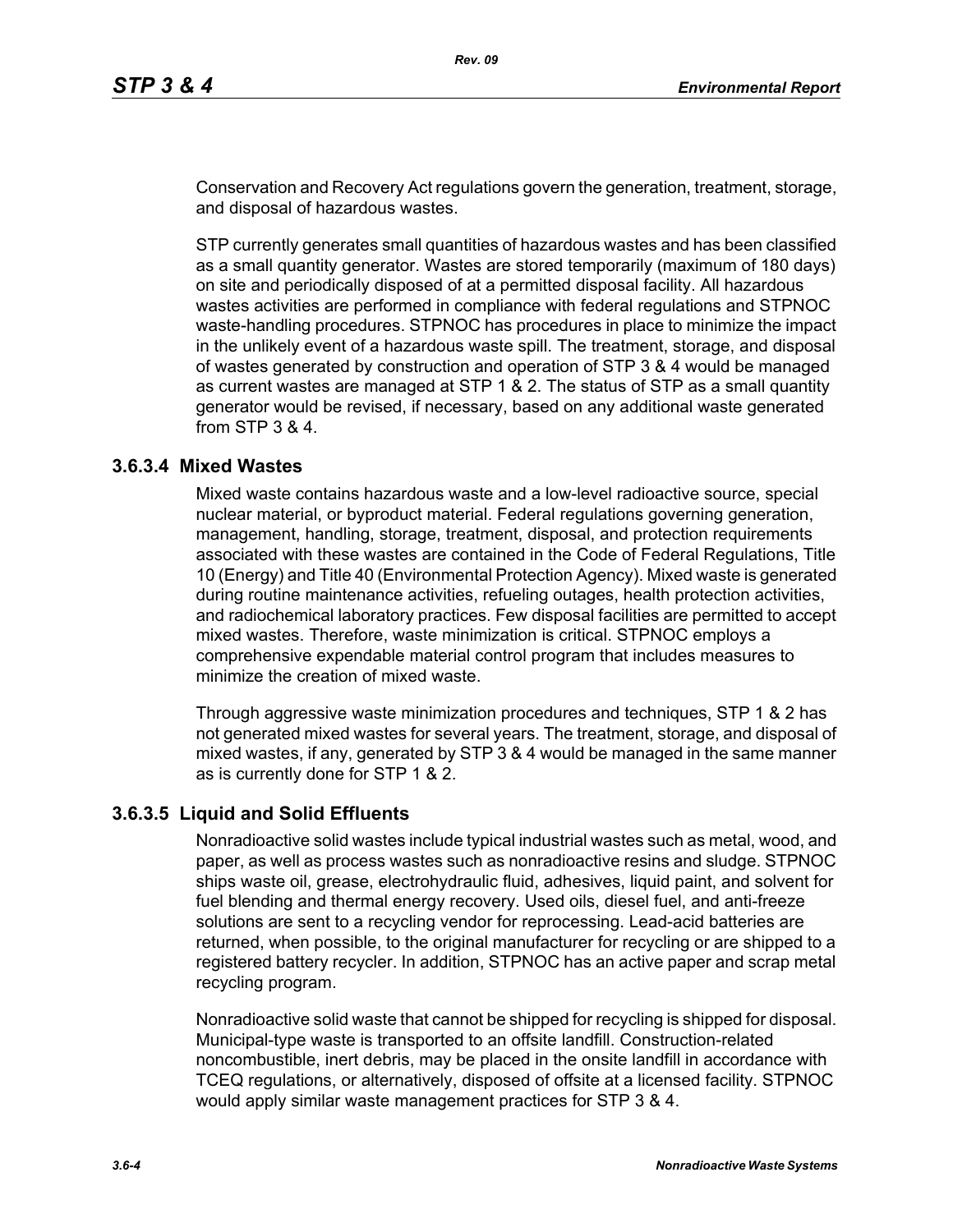### **3.6.4 References**

- 3.6-1 "(TCEQ 2005) Texas Commission on Environmental Quality, Permit to Discharge Wastes under provisions of Section 402 of the Clean Water Act and Chapter 26 of the Texas Water Code – Permit No. WQ0001908000, Texas Pollutant Discharge Elimination System (TPDES)" Austin, Texas, Reissued July 21, 2005 (Expiration date 12/01/09).
- 3.6-2 "(TCEQ 2003) Texas Commission on Environmental Quality, Permit to Land Apply Sewage Sludge under provisions of Chapter 26 of the Texas Water Code, Chapter 361 of Health and Safety Code, and Chapter 312 of Texas Administrative Code– Permit No. 04523," Austin, Texas, August 29, 2003.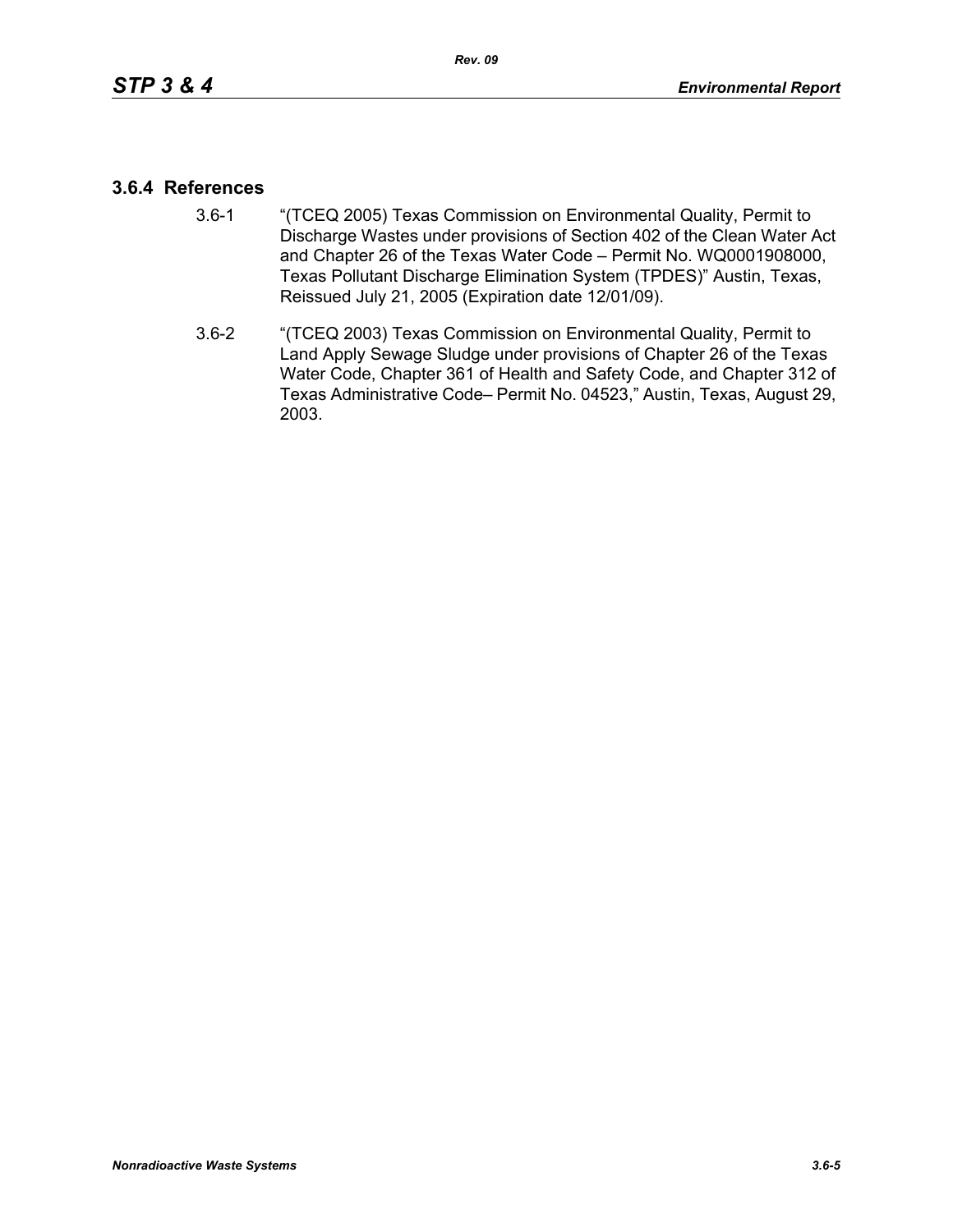## **Table 3.6-1 Potential Water Treatment Chemicals for STP Units 3 & 4 [1]**

| Ammonium bisulfite          | Molluscide (quaternary amine) |
|-----------------------------|-------------------------------|
| Antifoam                    | Phosphate                     |
| Biocide (Sodium Bromide)    | Polymers                      |
| Boric Acid                  | Sodium bisulfite              |
| Calcium hypochlorite        | Sodium chloride               |
| Coagulant                   | Sodium Hydroxide              |
| <b>Corrosion Inhibitors</b> | Sodium Hypochlorite           |
| (Ethanolamine, sodium       | Sulfuric Acid                 |
| metaborate, sodium nitrite) | Tolytriazole                  |
| Dispersant                  | Zinc                          |
| Hydrazine                   |                               |
| Lithium Hydroxide           |                               |

Source: STP Units 1 & 2

[1] Based on chemicals now used in STP 1 & 2. This list is representative, not definitive.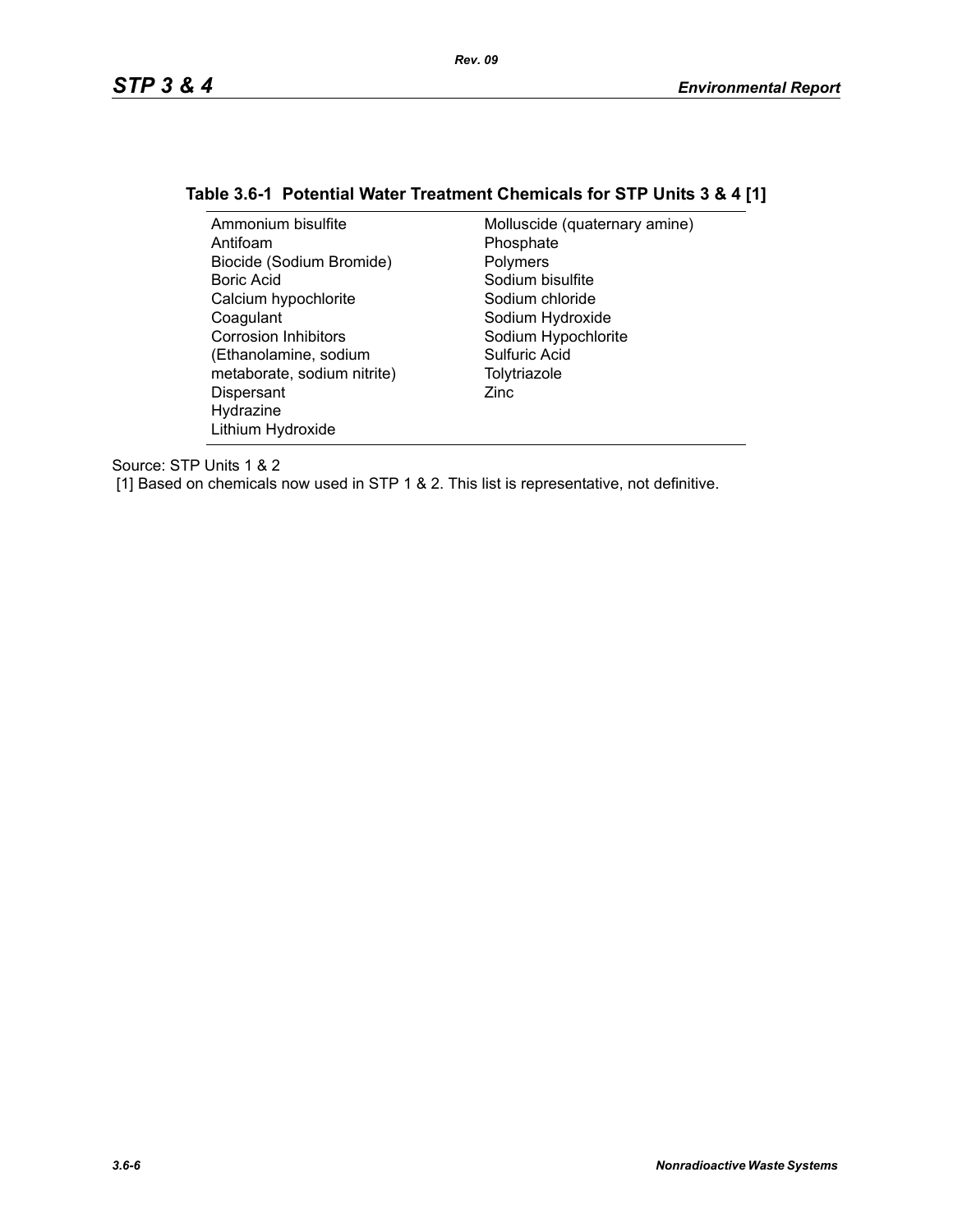|                                            | <b>Limitation (units)</b>           |                      |
|--------------------------------------------|-------------------------------------|----------------------|
| <b>Parameter</b>                           | <b>Daily Average</b>                | <b>Daily Maximum</b> |
| Flow (limits apply to<br>Outfall 001 only) | 144 (MGD)                           | 200 (MGD)            |
| рH                                         | $6.0 - 9.0$ (s.u.)                  | $6.0 - 9.0$ (s.u.)   |
| Temperature                                | 95 (°F)                             | 97 (°F)              |
| Total residual chlorine                    | NA.                                 | $0.05$ (mg/l)        |
| Total suspended solids                     | 30 (mg/l)                           | $100$ (mg/l)         |
| Total suspended solids<br>(sanitary only)  | 20 (mg/l)                           | 45 (mg/l)            |
| Total residual chlorine<br>(sanitary only) | 1 (mg/l) (minimum after<br>20 min.) | NA                   |
| Oil and grease                             | 15 (mg/l)                           | 20 (mg/l)            |
| Biological oxygen<br>demand (5-day)        | 20 (mg/l)                           | 45 (mg/l)            |
| Iron, total                                | $1$ (mg/l)                          | $1$ (mg/l)           |
| Copper, total                              | $0.5$ (mg/l)                        | $1$ (mg/l)           |

#### **Table 3.6-2 TPDES Permit Effluent Limitations for STP Plant Effluent Discharges [1]**

MGD – million gallons per day

s.u. – standard units

NA – not applicable

mg/l – milligrams per liter

Outfall 001 is the only permitted outfall that does not discharge to the MCR. The monitoring requirements for Outfall 001 include flow (outfall discharge and Colorado River flow, temperature, pH, and total residual chlorine).

[1] Currently permitted limitations for STP 1 & 2. These limits are anticipated for STP 3 & 4.

Source: Reference 3.6-1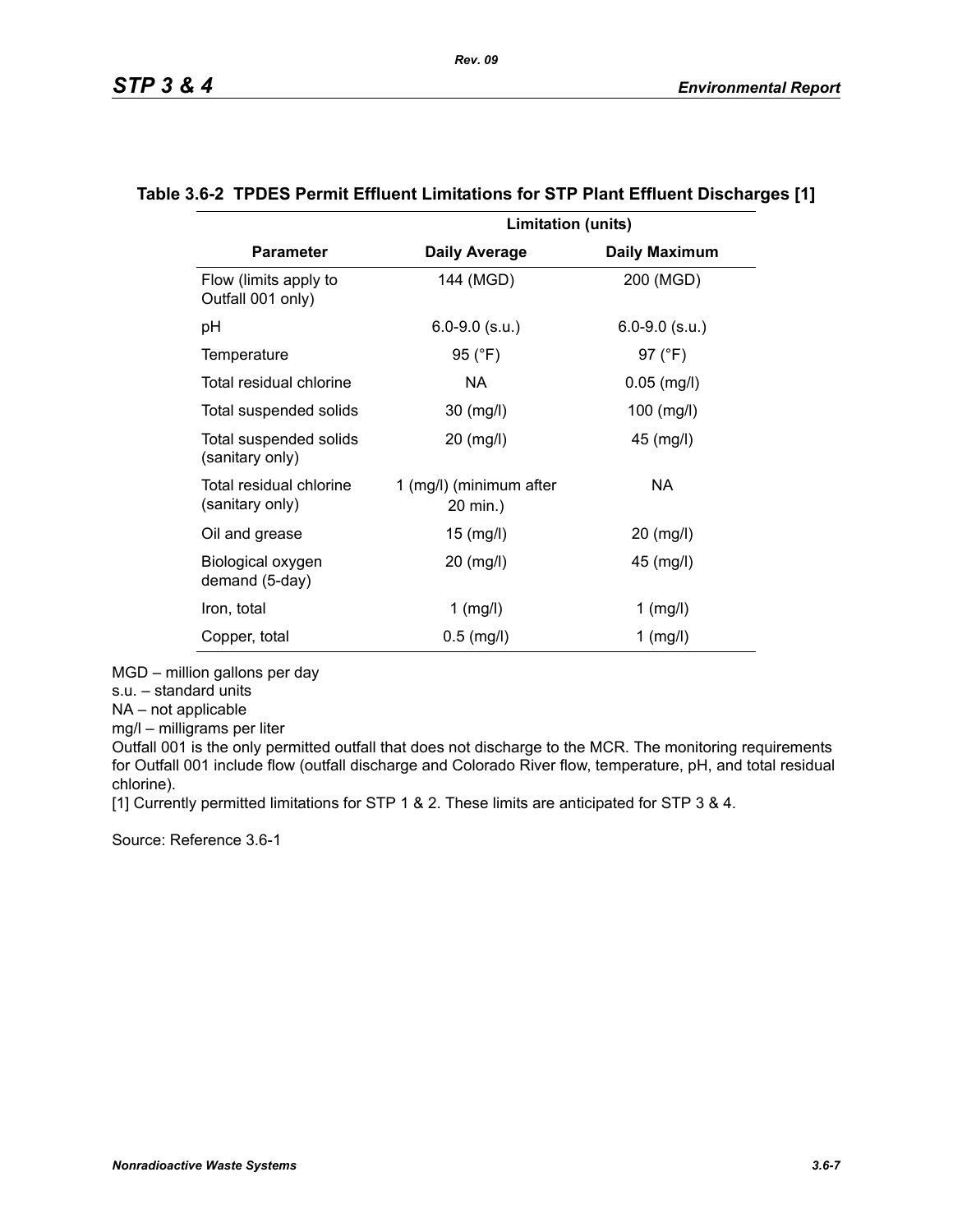## **Table 3.6-3 Annual Emissions (lbs/year) from Diesel Generators, and Combustion Turbine Associated with One ABWR Reactor**

| <b>Pollutant</b><br><b>Discharged</b> | <b>Diesel Generators</b><br>(Ibs/year) [1] | <b>Combustion</b><br>Turbine (Ibs/year)<br>[2] |
|---------------------------------------|--------------------------------------------|------------------------------------------------|
| Particulates                          | 1,230                                      | 22                                             |
| <b>Sulfur Oxides</b>                  | 4,608                                      | 1,912                                          |
| Carbon Monoxide                       | 4,600                                      | 912                                            |
| Hydrocarbons                          | 3,070                                      | 58                                             |
| Nitrogen Oxides                       | 28,968                                     | 2,016                                          |

[1] Emissions based on 4 hrs/month operation duration

[2] Emissions based on 4 hrs/month operation duration